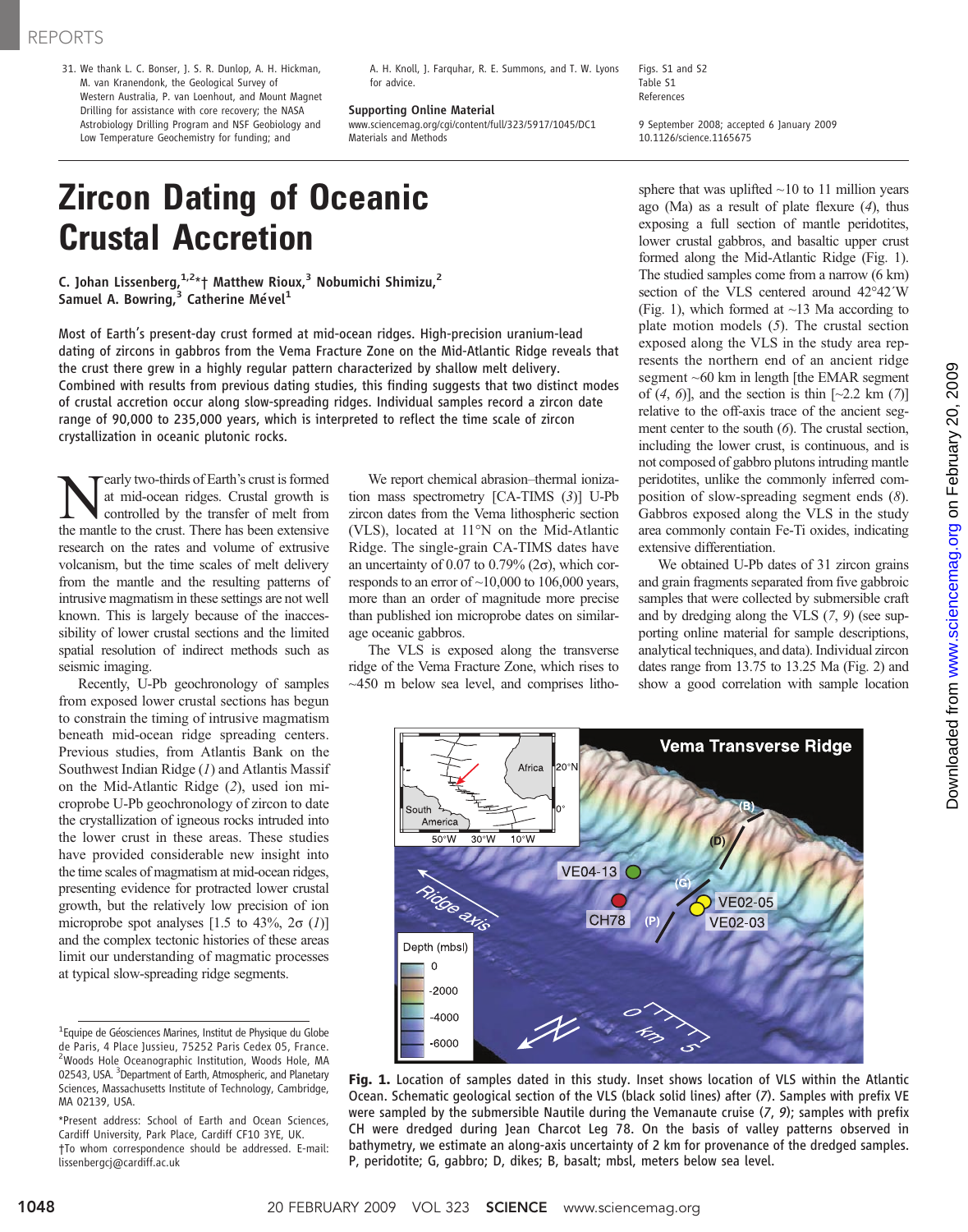(Fig. 3). The youngest zircon grains of each of the samples define a half-spreading rate of 15.8  $\pm$ 1.6 mm/year (Fig. 3), in agreement with the rate of 16.1 mm/year predicted by plate motion models (5).

Each sample has single-grain zircon dates that span 90,000 to 235,000 years, rather than a single population with equivalent dates (Fig. 2). Our interpretation is that these ranges reflect the time

scale of zircon crystallization in mid-ocean ridge plutonic systems. In the dated gabbros, some zircons are included in amphibole (secondary after pyroxene) and plagioclase, whereas others occur along grain boundaries (fig. S1), consistent with an extended history of zircon growth. Individual zircon dates may therefore represent either discrete events or an average of a crystallization interval (with each grain capturing



Fig. 2. CA-TIMS results for gabbros from the VLS. The single zircon grains (along the x axis) show a range in <sup>206</sup>Pb/<sup>238</sup>U dates for each sample that exceeds the analytical uncertainties.

Fig. 3.  $^{206}Pb^{238}U$  dates of individual zircon crystals versus distance from the ridge axis. Half-spreading rate (defined by the youngest zircon in each of the samples) is shown by a gray line, with  $2\sigma$  error envelope marked by dashed lines. Note that VE02-03 and VE02-05, as well as CH78-10-005 and CH78-10-007, were sampled from the same longitude but are separated by 300 m for clarity. There is a 2-km uncertainty in distance from the ridge axis for dredge samples CH78-10-005 and CH78-10-007. Grains for which common Pb exceeded 1 pg were



excluded from the discussion (see supporting online material) and are shown in gray.

Fig. 4. Cathodoluminescence images of oldest and youngest zircon grains from Vema gabbros VE04-13 and VE02-05. Internal structures are consistent with growth during a single magmatic episode, lacking evidence for inherited cores overgrown by younger rims.



different parts of the growth history). As a result, the observed range in dates represents a minimum time scale of gabbro crystallization.

The Ti-in-zircon thermometer (10, 11) indicates that zircon in individual oceanic gabbros may crystallize over a temperature range of  $~60^{\circ}$ to  $120^{\circ}$ C (fig. S2) (12). If this is the case for our samples, the intersample range in zircon dates we obtained indicates that the Vema gabbros cooled at rates of ~300° to 1300°C per million years, consistent with thermochronology-derived cooling rates of 800°C per million years determined for slow-spreading lower crust  $(13)$ .

The extended time scales of zircon crystallization are also consistent with seismic velocity anomalies at slow-spreading ridges. For the halfspreading rate of 15.8 mm/year defined by the zircon dates, the age span observed in the Vema samples would correspond to 1.4 to 3.7 km of spreading. At slow-spreading ridge segments, lower crustal negative velocity anomalies, signaling the presence of partial melt, extend up to  $\pm 10$  km across-axis  $(14, 15)$ , although this may have been less for the VLS owing to its proximity to a transform fault.

An alternative interpretation is that the observed range in zircon dates may reflect the assimilation of slightly older adjacent plutonic rocks during intrusion and cooling, a process that is commonly seen in continental crust. The date of each grain would then represent a mixture of a slightly older core and a younger magmatic rim; the range for each sample would reflect varying amounts and/or age of inherited components. However, cathodoluminescence and electron backscatter images of zircon from each sample, including grains that were subsequently analyzed, show no evidence for core/rim overgrowths or sharp breaks in composition, as would be expected in this model (Fig. 4). Thus, we prefer the model for protracted growth of zircon during solidification of the gabbroic plutons.

Results from the VLS are distinct from dating studies at Atlantis Bank (1) and Atlantis Massif (2), which suggests that there may be at least two different mechanisms of oceanic crustal accretion. At the VLS, the linear progression of ages away from the ridge axis (Fig. 3), combined with the continuous nature of the lower crust and scarcity of gabbroic plutons in the mantle section (7), suggest that the crust formed by highly regular, ridge-centered, shallow delivery of melt. In contrast, the data from Atlantis Bank and Atlantis Massif document the presence of inherited cores of up to 1.5 million years older than corresponding rims, with zircon dates as much as 2.5 million years older than the predicted magnetic ages for a given volume of crust. This extended time span of crustal growth was attributed to crystallization of gabbros in the mantle at depths of up to 18 km, followed by uplift to lower crustal depths and renewed magmatism  $(1, 2)$ . The different growth histories may relate to contrasting spreading histories. Atlantis Bank and Atlantis Massif expose sections of lower crust unroofed by low-angle